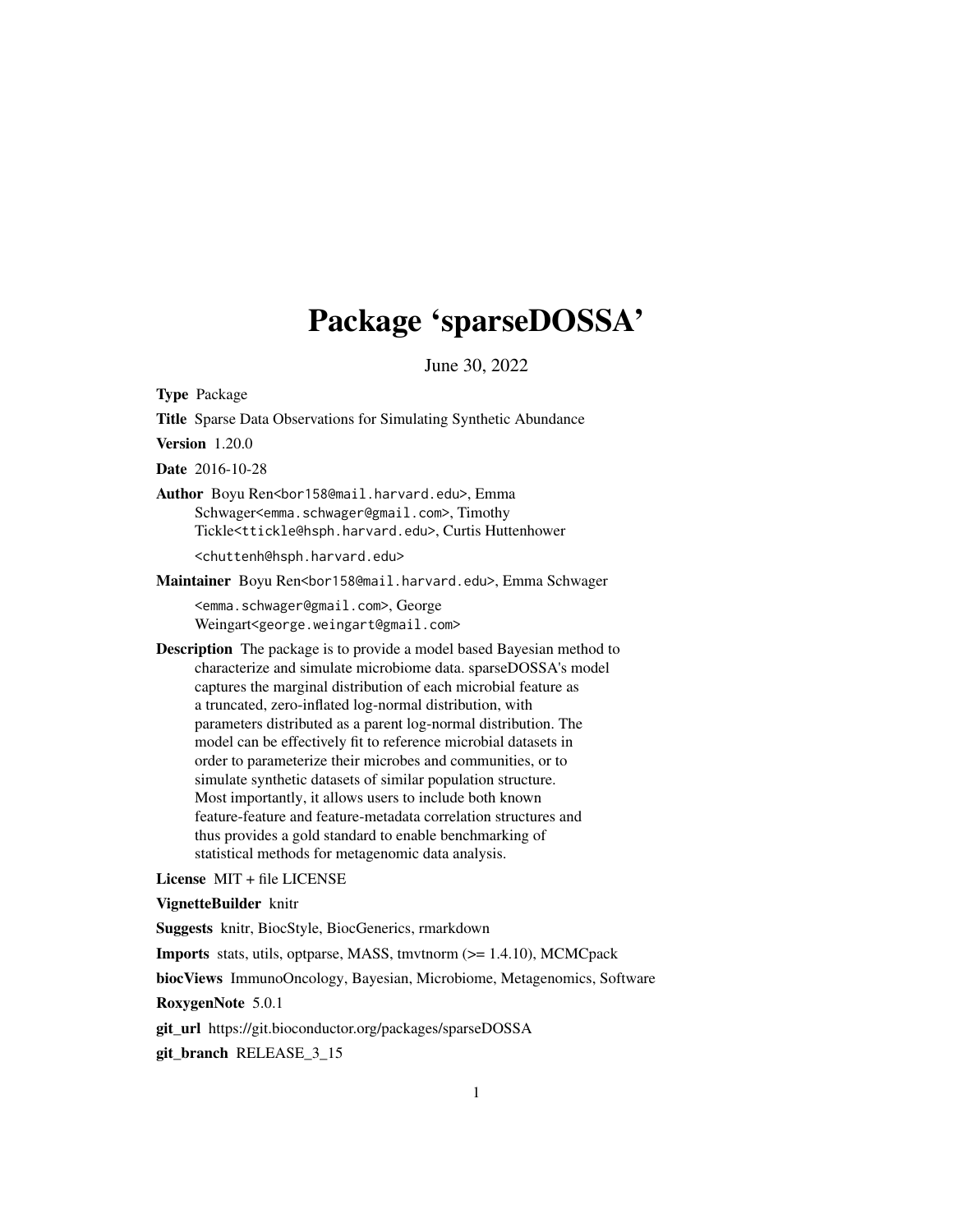<span id="page-1-0"></span>git\_last\_commit d640521 git\_last\_commit\_date 2022-04-26 Date/Publication 2022-06-30

# R topics documented:

# **Index** [6](#page-5-0) **6**

sparseDOSSA *Sparse Data Observations for Simulating Synthetic Abundance*

# Description

Sparse Data Observations for Simulating Synthetic Abundance

# Usage

```
sparseDOSSA( strNormalizedFileName = "SyntheticMicrobiome.pcl",
             strCountFileName = "SyntheticMicrobiome-Counts.pcl",
             parameter_filename = "SyntheticMicrobiomeParameterFile.txt",
             bugs_to_spike = 0,
             spikeFile = NA,
             calibrate = NA,
             datasetCount = 1,
             read_depth = 8030,
             number_features = 300,
             bugBugCorr = "0.5",spikeCount = "1",
             lefse_file = NULL,
             percent_spiked = 0.03,
             minLevelPercent = 0.1,
             number_samples = 50,
             max_percent_outliers = 0.05,
             number_metadata = 5,
             spikeStrength = "1.0",
             seed = NA,
             percent_outlier_spikins = 0.05,
             minOccurrence = 0,
             verbose = TRUE,
             minSample = 0,
             scalePercentZeros = 1,
             association_type = "linear",
             noZeroInflate = FALSE,
             noRunMetadata = FALSE,
             runBugBug = FALSE )
```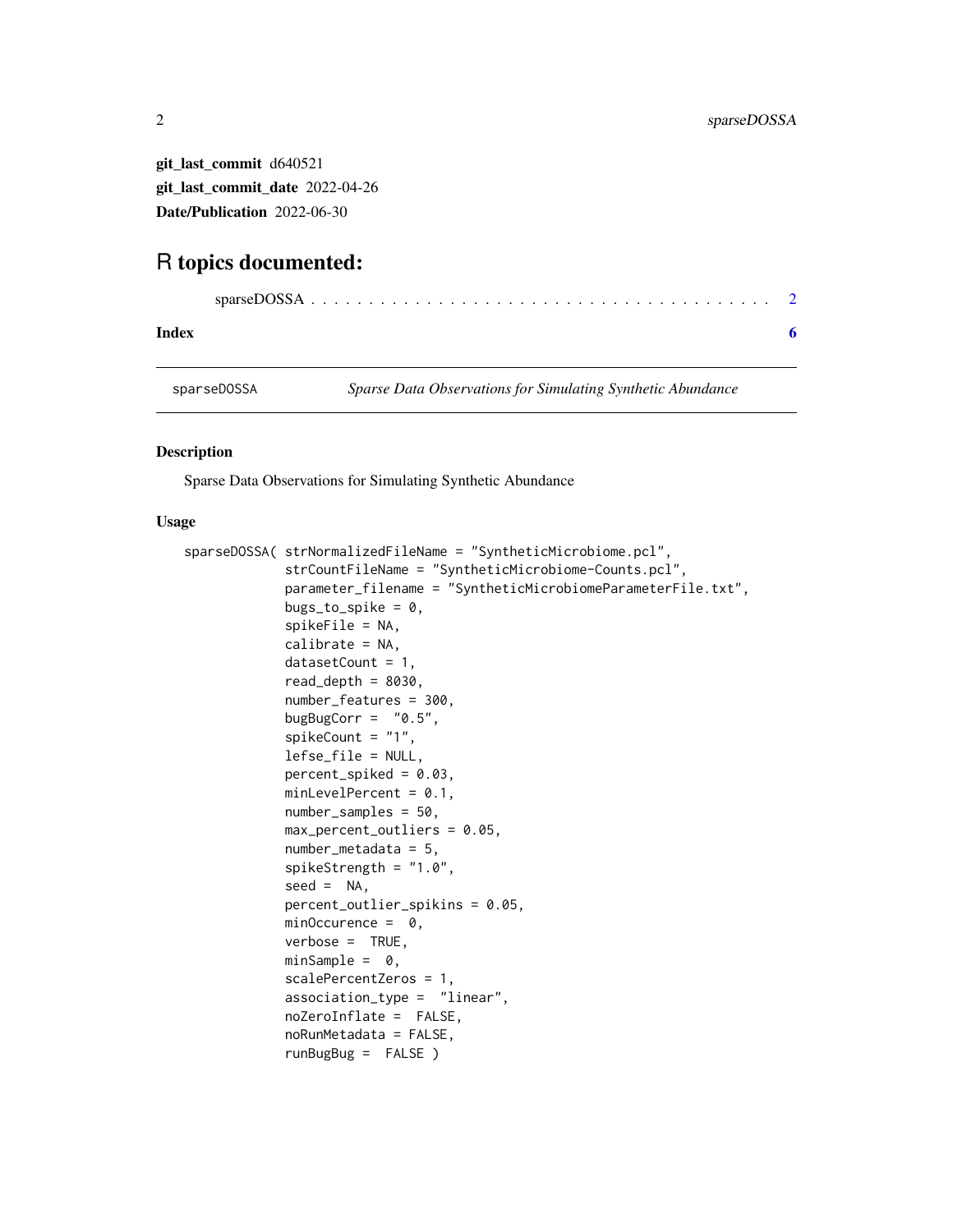## Arguments

strNormalizedFileName

This output file records the synthetic microbiome data for null community (no spike-in and outliers), outlier-added community without spike-in and final spiked data. We put samples in columns and features in rows. The first chunk of the file is metadata, with row names Metadata\_. The second chunk is for null community, with row names Feature\_Lognormal\_. The third chunk is for outlierintroduced community, with row names Feature Outlier \*. The last chunk is for spiked data, with row names Feature spike. This file records relative abundance data.

strCountFileName

This output file has the same organization as the file strNormalizedFileName but records raw counts data.

#### parameter\_filename

This output file records diagnostic information and values of model parameters as well as the spike-in assignment. The most part of this file is used only for debugging. Users can focus on lines after Minimum Spiked-in Samples. Those lines record which metadata are correlated with which feature. The format is all metadata that are correlated with a specific features are listed under the name of the feature.

- bugs\_to\_spike Number of bugs to correlate with others. A non-negative integer value is expected.
- spikeFile The name of the file where the correlation values are stored. Should have fields 'Domain', 'Range', and 'Correlation'.
- calibrate Calibration file for generating the random log normal data. TSV file (column = feature).
- datasetCount The number of bug-bug spiked datasets to generate. A positive integer value is expected.

number\_features

The number of features per sample to create. A positive integer value is expected.

- bugBugCorr A vector of string separated values for the correlation values of the pairwise bugbug associations. This is the correlation of the log-counts. Values are commaseparated; for example: 0.7,0.5. Default is 0.5.
- spikeCount Counts of spiked metadata used in the spike-in dataset These values should be comma delimited values, in the order of the spikeStrength values (if given), Can be one value, in this case the value will be repeated to pair with the spikeCount values (if multiple are present). For example 1,2,3.
- lefse\_file Folder containing lefSe inputs.

percent\_spiked The percent of features spiked-in. A real number between 0 and 1 is expected. minLevelPercent

> Minimum percent of measurements out of the total a level can have in a discontinuous metadata (rounded up to the nearest count). A real number between 0 and 1 is expected.

read\_depth Simulated read depth for counts. A positive integer value is expected.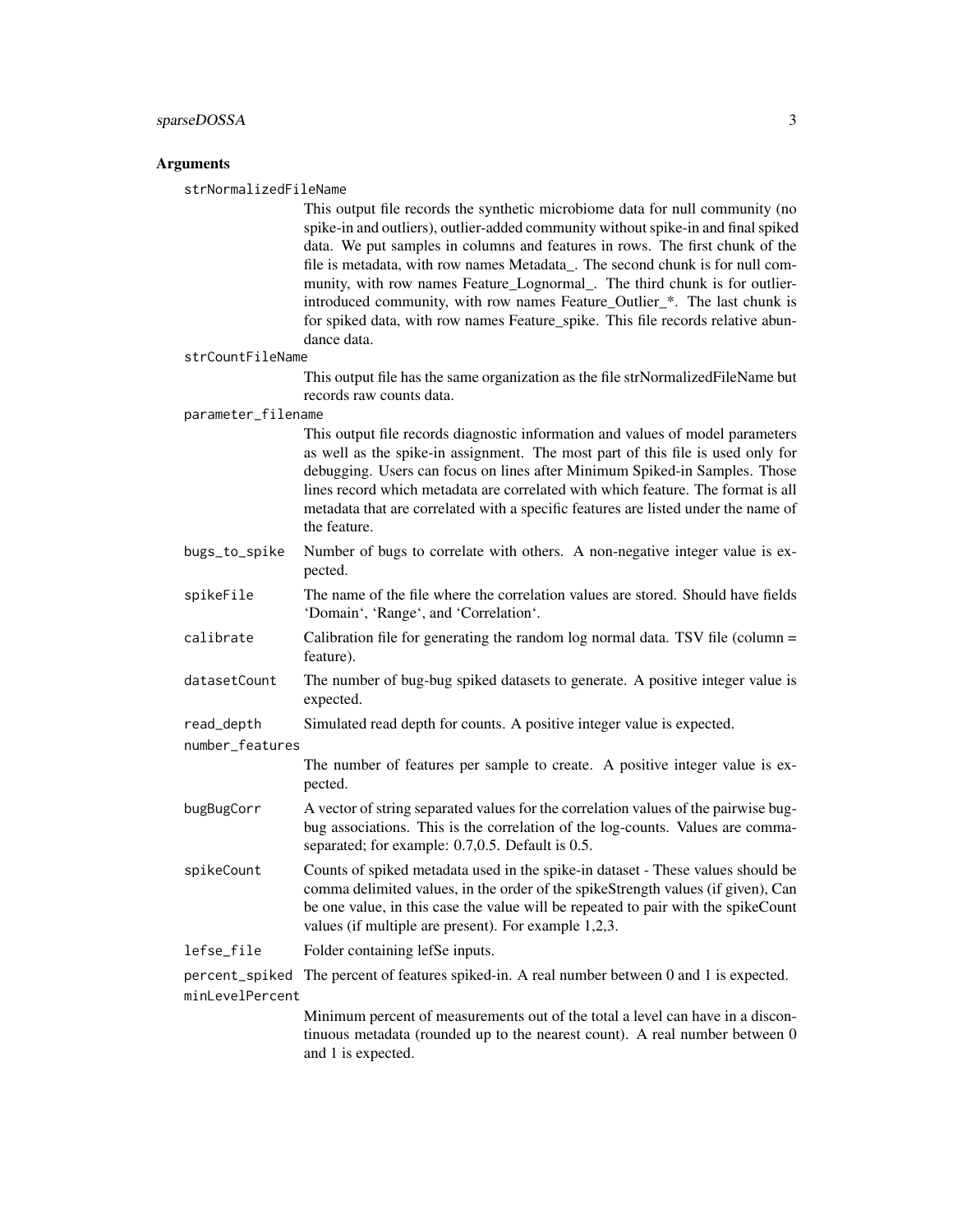|                         | number_samples The number of samples to generate. A positive integer greater than 0 is expected.                                                                                                                                                                                                                                                                                           |  |  |  |  |  |  |  |  |  |
|-------------------------|--------------------------------------------------------------------------------------------------------------------------------------------------------------------------------------------------------------------------------------------------------------------------------------------------------------------------------------------------------------------------------------------|--|--|--|--|--|--|--|--|--|
| max_percent_outliers    |                                                                                                                                                                                                                                                                                                                                                                                            |  |  |  |  |  |  |  |  |  |
|                         | The maximum percent of outliers to spike into a sample. A real number between<br>0 and 1 is expected.                                                                                                                                                                                                                                                                                      |  |  |  |  |  |  |  |  |  |
| number_metadata         |                                                                                                                                                                                                                                                                                                                                                                                            |  |  |  |  |  |  |  |  |  |
|                         | Indicates how many metadata are created, number_metadata $*2$ = number con-<br>tinuous metadata, number_metadata = number binary metadata, number_metadata<br>$=$ number quaternary metadata, A positive integer greater than 0 is expected.                                                                                                                                               |  |  |  |  |  |  |  |  |  |
| spikeStrength           | Strength of the metadata association with the spiked-in feature, These values<br>should be comma delimited and in the order of the spikeCount values (if given),Can<br>be one value, in this case the value will be repeated to pair with the spikeStrength<br>values (if multiple are present). For example 0.2,0.3,0.4.                                                                  |  |  |  |  |  |  |  |  |  |
| seed                    | A seed to freeze the random generation of counts/relative abundance, If left as<br>default (NA), generation is random - If seeded, data generation will be random<br>within a run but identical if ran again under the same settings, an integer is ex-<br>pected.                                                                                                                         |  |  |  |  |  |  |  |  |  |
| percent_outlier_spikins |                                                                                                                                                                                                                                                                                                                                                                                            |  |  |  |  |  |  |  |  |  |
|                         | The percent of samples to spike in outliers. A real number between $0$ to $1$ is<br>expected.                                                                                                                                                                                                                                                                                              |  |  |  |  |  |  |  |  |  |
| minOccurence            | Minimum counts a bug can have for the occurrence quality control filter used<br>when creating bugs (filtering minimum number of counts in a minimum number<br>of samples). A positive integer is expected.                                                                                                                                                                                 |  |  |  |  |  |  |  |  |  |
| verbose                 | If True logging and plotting is made by the underlying methodology. This is a<br>flag, it is either included or not included in the command line, no value needed.                                                                                                                                                                                                                         |  |  |  |  |  |  |  |  |  |
| minSample               | Minimum samples a bug can be in for the occurrence quality control filter used<br>when creating bugs (filtering minimum number of counts in a minimum number<br>of samples). A positive integer is expected.                                                                                                                                                                               |  |  |  |  |  |  |  |  |  |
| scalePercentZeros       |                                                                                                                                                                                                                                                                                                                                                                                            |  |  |  |  |  |  |  |  |  |
|                         | A scale used to multiply the percent zeros of all features across the sample after it<br>is derived from the relationships with it and the feature abundance or calibration<br>file. Requires a number greater than 0. A number greater than 1 increases<br>sparsity, a number less than 1 decreases sparsity, O removes sparsity, 1 (default)<br>does not change the value and the value. |  |  |  |  |  |  |  |  |  |
| association_type        |                                                                                                                                                                                                                                                                                                                                                                                            |  |  |  |  |  |  |  |  |  |
|                         | The type of association to generate. Options are 'linear' or 'rounded_linear'.                                                                                                                                                                                                                                                                                                             |  |  |  |  |  |  |  |  |  |
| noZeroInflate           | If given, zero inflation is not used when generating a feature. This is a flag, it is<br>either included or not included in the command line, no value needed.                                                                                                                                                                                                                             |  |  |  |  |  |  |  |  |  |
| noRunMetadata           | If given, no metadata files are generated, This is a flag, it is either included or<br>not included in the command line, no value needed.                                                                                                                                                                                                                                                  |  |  |  |  |  |  |  |  |  |
| runBugBug               | If given, bug-bug interaction files are generated in addition to any metadata files.<br>This is a flag, it is either included or not included in the command line, no value<br>needed.                                                                                                                                                                                                     |  |  |  |  |  |  |  |  |  |

# Value

A list contains the names of the output files.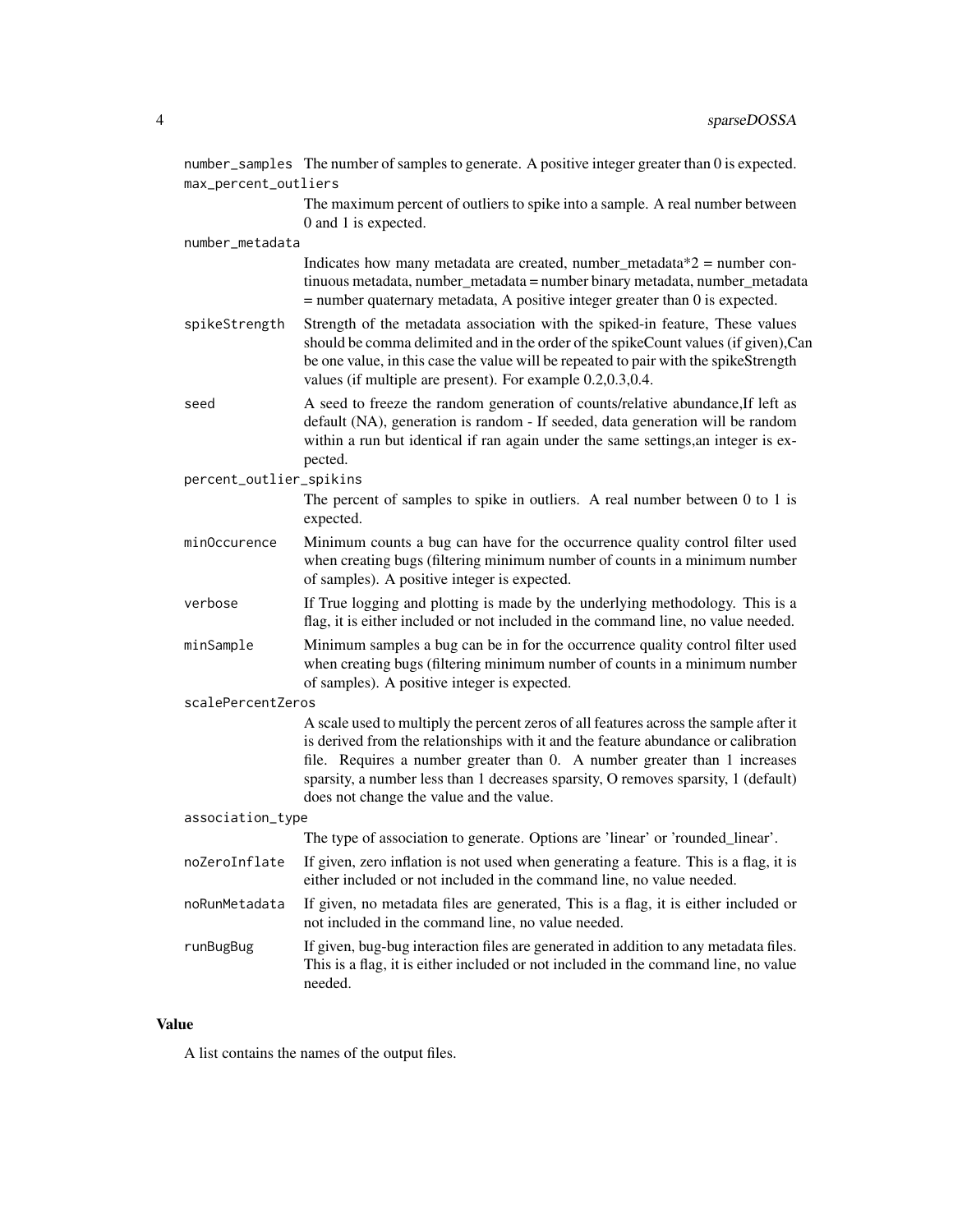# sparseDOSSA 5

## Author(s)

Boyu Ren<br/>sor158@mail.harvard.edu>, Emma Schwager<eschwager@hsph.harvard.edu>, Timothy Tickle<ttickle@hsph.harvard.edu>, Curtis Huttenhower <chuttenh@hsph.harvard.edu>

## Examples

```
sparseDOSSA(strNormalizedFileName = "SyntheticMicrobiome.pcl",
strCountFileName = "SyntheticMicrobiome-Counts.pcl",
parameter_filename = "SyntheticMicrobiomeParameterFile.txt",
bugs_to_spike = 0,
calibrate = NA,
datasetCount = 1,
read\_depth = 8030,number_features = 300,
spikeCount = "1",
lefse_file = NA,
percent_spiked = 0.03,
minLevelPercent = 0.1,
number_samples = 50,
max_percent_outliers = 0.05,
number_metadata = 5,
spikeStrength = "1.0",
seed = 1,
percent_outlier_spikins = 0.05,
minOccurrence = 0,
verbose = TRUE,
minSample = 0,
association_type = "linear",
noZeroInflate = FALSE,
noRunMetadata = FALSE,
runBugBug = FALSE)
```